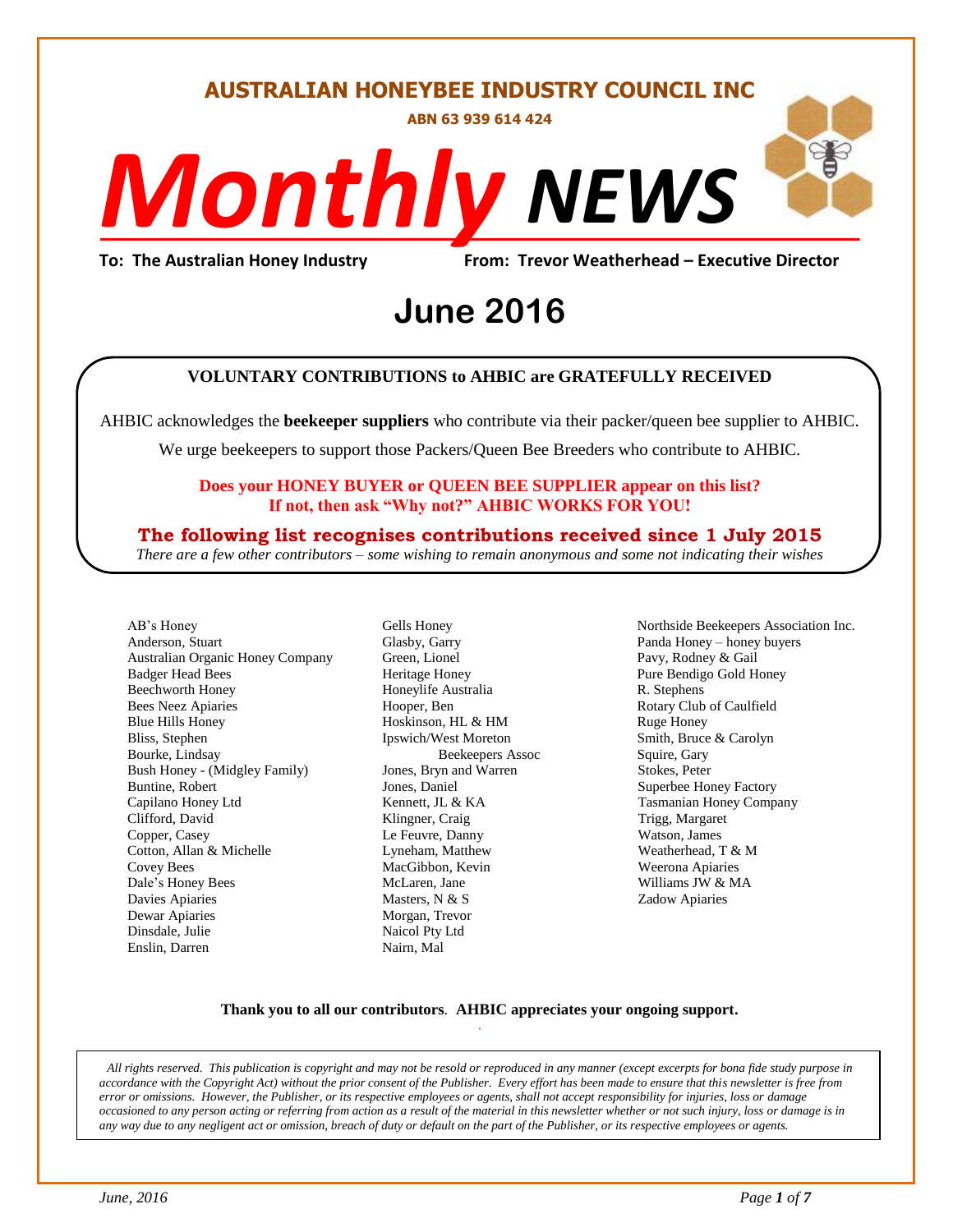#### **DRONE BEE SEMEN IMPORTATION**

Following the Import Risk Assessment, drone bee semen will be able to be imported into Australia as of 20 June 2016, subject to biosecurity legislation and the application of sanitary measures as specified in the Review of the importation of honey bee semen.

Details of the Biosecurity Advice can be found at [http://www.agriculture.gov.au/biosecurity/risk](http://www.agriculture.gov.au/biosecurity/risk-analysis/memos/ba2016-23)[analysis/memos/ba2016-23](http://www.agriculture.gov.au/biosecurity/risk-analysis/memos/ba2016-23)

The final review of import conditions can be found at [http://www.agriculture.gov.au/biosecurity/risk](http://www.agriculture.gov.au/biosecurity/risk-analysis/animal/honey-bee-semen)[analysis/animal/honey-bee-semen](http://www.agriculture.gov.au/biosecurity/risk-analysis/animal/honey-bee-semen)

#### **HONEY EXPORTS TO SAUDI ARABIA**

The Australian officials in Saudi Arabia have been working on our behalf to have this market reopened. To date there has been no reply to their representations.

#### **COUNTRY OF ORIGIN LABELLING**

I have received the following information on Country of Origin labelling.

*1. We are delighted to announce that the Country of Origin Labelling online tool for food has been launched, a link to which is available from [www.business.gov.au/foodlabels.](http://www.business.gov.au/foodlabels) This easy to use tool will assist you in choosing an appropriate label for the food product you are planning to sell in Australia. The tool will help you determine if you need a label, and if you need a standard mark that features graphics as well as text, it will then find, customise and download an appropriate label for your food product. Once you've downloaded an appropriate label, you can then save it, and print or manipulate it before affixing it to your food product prior to sale.*

*We hope that this tool will go some way to helping you to comply with the Country of Origin Food Labelling Information Standard 2016. The tool has been tested by internal and external stakeholders and we welcome any further suggestions you may have to improve it.*

*2. We would also like to inform you that it has come to our attention that section 22 of the Information Standard does not fully reflect the policy adopted by Australian governments for a very narrow range of foods – namely those made in a single overseas country with at least some Australian ingredients that were subsequently packed in Australia. A detailed notice is available [here.](http://www.industry.gov.au/industry/IndustrySectors/FoodManufacturingIndustry/Documents/Country-of-Origin-Food-Labelling-Update.pdf)* 

*Please contact us for any further information about these or any Country of Origin Food Labelling reforms at [originlabelling@industry.gov.au](mailto:originlabelling@industry.gov.au)*

#### **LIVE BEE EXPORTS TO THE USA**

We have received no advice of any reply received by the Department of Agriculture and Water Resources to the representations made to have the export of live bees to the USA resumed.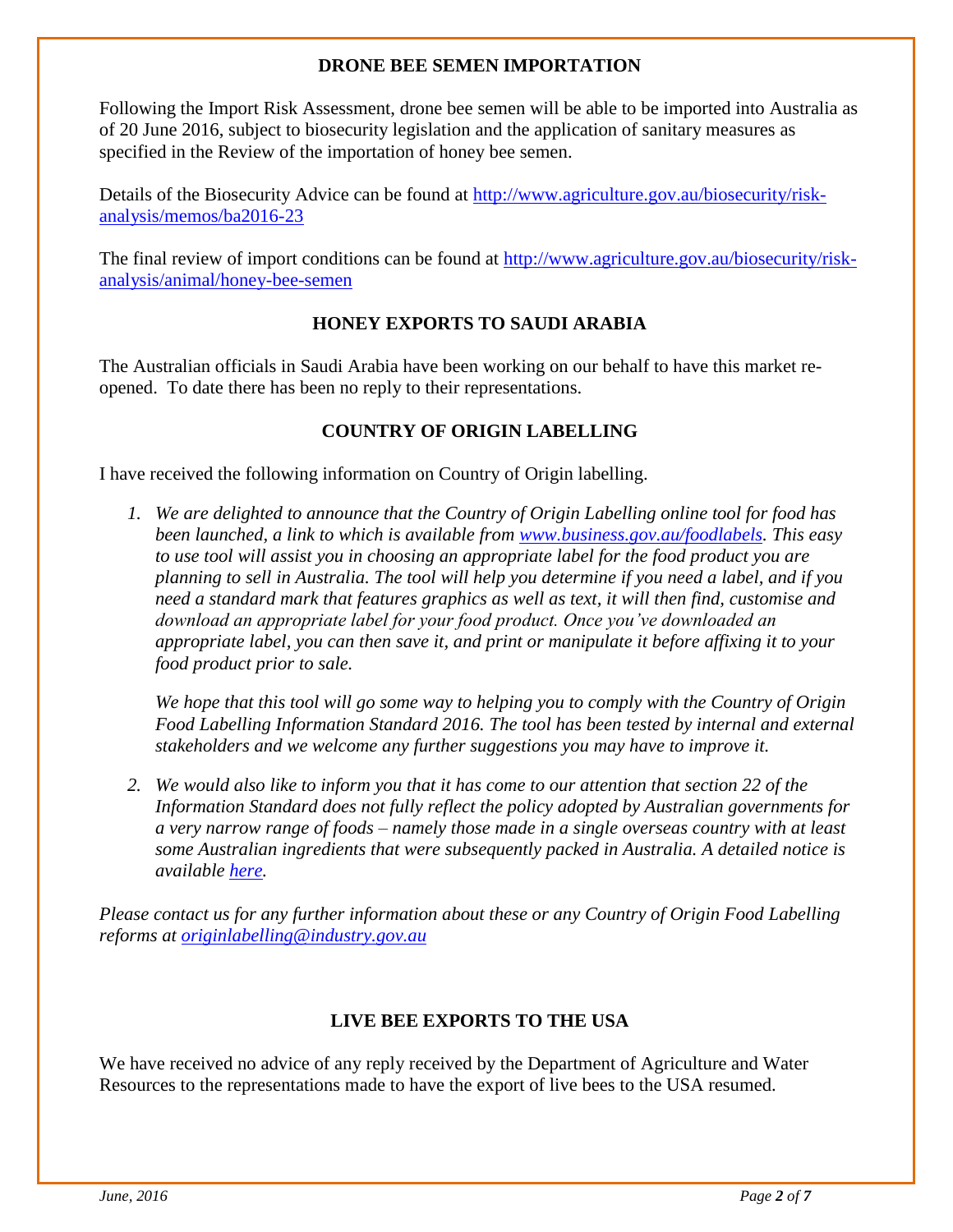#### **KOREAN MARKET ACCESS ADVICE**

The Department of Agriculture and Water Resources has been notified that new legislation, *the Special Act on Imported Food Safety Management* (the Act), has been issued by the Republic of Korea's Ministry of Food and Drug Safety (MFDS). The Act came into effect on 4 February 2016 and will enter into force from 4 August 2016.

Many will have received this via the Honey Packers and Marketers Association of Australia or I have sent it to anyone who asked for the previous Korean advice. If you have not received this and wish for a copy let me know and I will forward to you.

#### **HONEY MONTH**

Honey month has come and gone. There are reports coming in of activities in various States. More details in the next newsletter.

#### **AGM**

Annual conferences for 2016 as I have them are:-

| <b>Queensland Beekeepers Association</b>     | 13 & 14 July, Townsville |
|----------------------------------------------|--------------------------|
| Honey Packers and Marketers Association      | 1 July, 2016             |
| National Council of Pollination Associations | TB A                     |
| Australian Queen Bee Breeders Association    | <b>TBA</b>               |
| Australian Honey Bee Industry Council        | 15 July, Townsville      |

#### **AHBIC AGM IN TOWNSVILLE**

As has been previously advised the AHBIC AGM is being held in Townsville on Friday 15 July 2016. Observers are welcomed at the AHBIC AGM. You will need to register as we have to give numbers for catering purposes beforehand. There is a form in this newsletter to register.

The registration form and details for the QBA conference are now available on the QBA website <http://qbabees.org.au/events/coming-events/> All AHBIC delegates who will be attending the Queensland conference need to fill this out. Also note that the dinner on the Thursday night needs to be pre booked by Thursday 7 July. Registering at conference will mean you will miss out on the dinner.

Accommodation for conference can be made with the Mercure direct. Phone 07 4759 4900. It is \$129 per room per night which includes a buffet breakfast. Booking reference number to quote is **BEE070716**.

#### **BEEKEEPER REGISTRATION COMES TO THE ACT**

Beekeepers in the Australian Capital Territory (ACT) are now required to register. See [http://www.canberratimes.com.au/act-news/canberra-beekeepers-put-on-notice-in-bid-to-improve](http://www.canberratimes.com.au/act-news/canberra-beekeepers-put-on-notice-in-bid-to-improve-biosecurity-20160523-gp1qsp.html?eid=email:nnn-13omn573-ret_newsl-membereng:nnn-04%2F11%2F2013-news_am-dom-news-nnn-ctimes-u&campaign_code=13INO001&promote_channel=edmail&mbnr=MTEwMTA1NjM)[biosecurity-20160523-gp1qsp.html?eid=email:nnn-13omn573-ret\\_newsl-membereng:nnn-](http://www.canberratimes.com.au/act-news/canberra-beekeepers-put-on-notice-in-bid-to-improve-biosecurity-20160523-gp1qsp.html?eid=email:nnn-13omn573-ret_newsl-membereng:nnn-04%2F11%2F2013-news_am-dom-news-nnn-ctimes-u&campaign_code=13INO001&promote_channel=edmail&mbnr=MTEwMTA1NjM)[04%2F11%2F2013-news\\_am-dom-news-nnn-ctimes](http://www.canberratimes.com.au/act-news/canberra-beekeepers-put-on-notice-in-bid-to-improve-biosecurity-20160523-gp1qsp.html?eid=email:nnn-13omn573-ret_newsl-membereng:nnn-04%2F11%2F2013-news_am-dom-news-nnn-ctimes-u&campaign_code=13INO001&promote_channel=edmail&mbnr=MTEwMTA1NjM)[u&campaign\\_code=13INO001&promote\\_channel=edmail&mbnr=MTEwMTA1NjM](http://www.canberratimes.com.au/act-news/canberra-beekeepers-put-on-notice-in-bid-to-improve-biosecurity-20160523-gp1qsp.html?eid=email:nnn-13omn573-ret_newsl-membereng:nnn-04%2F11%2F2013-news_am-dom-news-nnn-ctimes-u&campaign_code=13INO001&promote_channel=edmail&mbnr=MTEwMTA1NjM)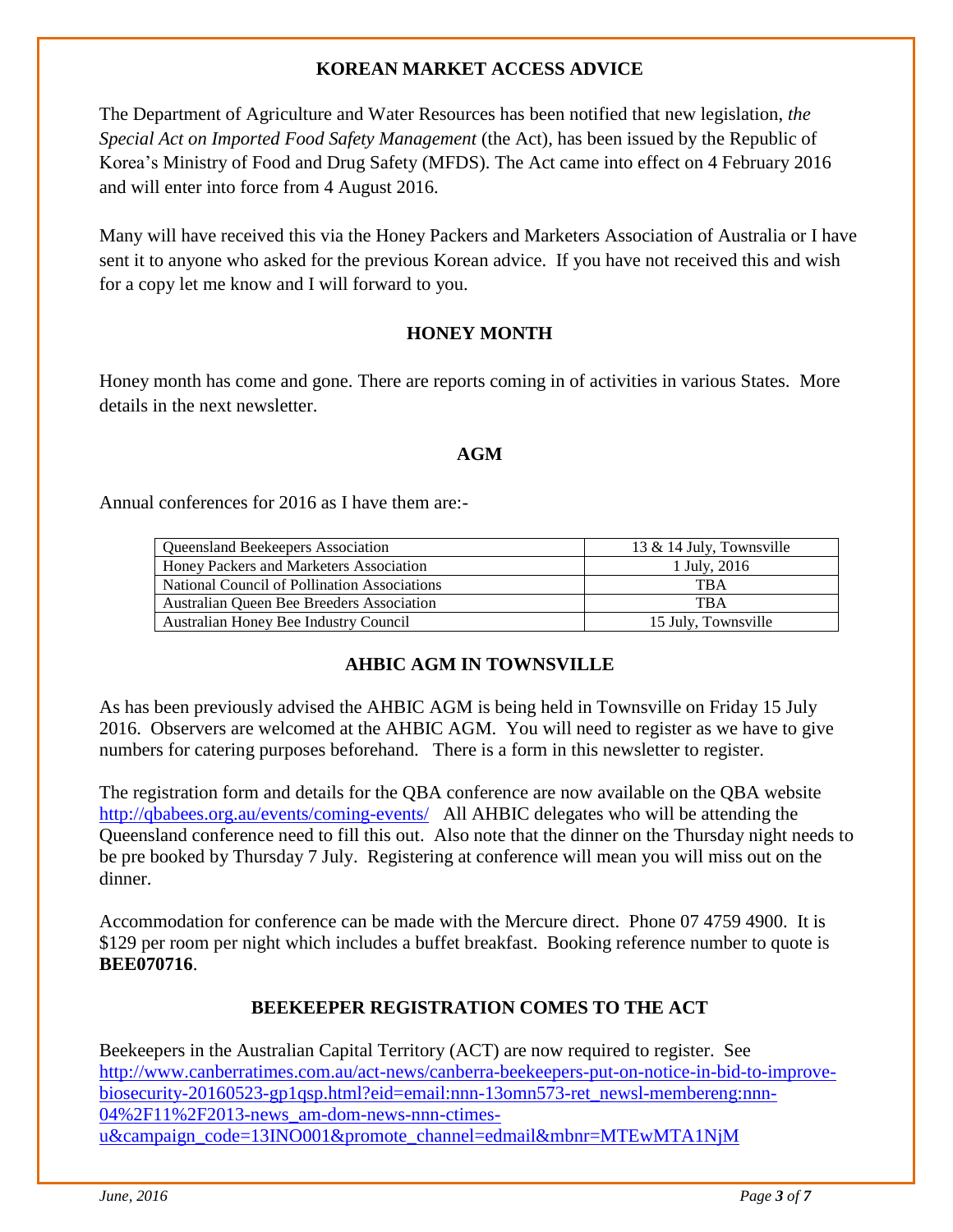#### **NEW CHEMICAL REGISTRATIONS**

**Application no.:** 106001 **Active constituent/s:**<br>Applicant name: **Applicant ACN:**<br>Summary of use

**Date of registration/approval:** 26 May 2016 **Product registration no.:** 82529 **Label approval no.:** 

**Application no.:** 103921 **Applicant ACN:**<br>Summary of use

**Date of registration/approval:** 8 June 2016<br> **Product registration no:** 81735 **Product registration no.:** 81735 **Label approval no.:** 

**Application no.:** 105873 **Active constituent/s:**<br>Applicant name: **Applicant ACN:**<br>Summary of use **Date of registration/approval: Product registration no.:** 82491 Label approval no.:

**Application no:** 63371 **Active constituent/s:**<br>Applicant name: **Applicant ACN:** 002 933 717<br> **Summary of variation:** 002 933 717<br>
To extend the

**Date of variation:** 9 June 2016<br> **Product registration no.:** 53311 **Product registration no.:** 53311<br> **Label approval no.:** 53311/63371 Label approval no.:

Abamcol Insecticide<br>18 a/L abamectin Premier Shukuroglou AU Pty Ltd<br>603 303 939 For the control of certain mites on cotton, citrus, apples, capsicums, hops, pears, tomatoes, ornamentals and strawberries and native budworm on cotton 26 May 2016

**Product name:**<br> **ACP** Chlorpyrifos 500 Insecticide<br> **Active constituent/s:**<br>
Active constituent/s:<br>
Active constituent/s: **Active constituent/s:** <br>**Applicant name: Applicant name: Applicant name: Applicant name: Applicant name: Applicant name: Applicant name: Applicant name: Applicant name: Applicant name: Applicant name:** Australis Crop Protection Pty Ltd<br>150 711 185 For the control of certain insect pests of cassava, cereals, forage crops, fruit, ginger, grapevines, hops, oilseeds, pasture, pineapples, sugarcane, turf and vegetable crops

> Zeal Selective Miticide<br>110 g/L etoxazole Sumitomo Chemical Australia Pty Limited<br>081 096 255 For the control of mites in cotton<br>9 June 2016

**Product Chess Insecticide**<br>500 g/kg pymetrozine **Syngenta Australia Pty Ltd** To extend the use on to cotton, almonds and pistachios, various vegetables, crops, and ornamental and nursery crops for control of aphids and silverleaf whitefly

#### **HONEY IMPORT AND EXPORTS**

#### **Honey imports and exports Australia**

| Ouarter        | <b>Imports - Tonnes</b> | <b>Exports - Tonnes</b> |
|----------------|-------------------------|-------------------------|
| September 2013 | 1.111                   | 1.272                   |
| December 2013  | 646                     | 1.111                   |
| March 2014     | 957                     | 1.070                   |
| June 2014      | 1.451                   | 949                     |
| <b>TOTAL</b>   | 4.165                   | 4.402                   |

**Top 5 Import countries for 2013 – 14 China, New Zealand, Argentina, United Kingdom, USA**

**Top 5 Export countries for 2013 - 14 United Kingdom, Singapore, China, Hong King, Malaysia**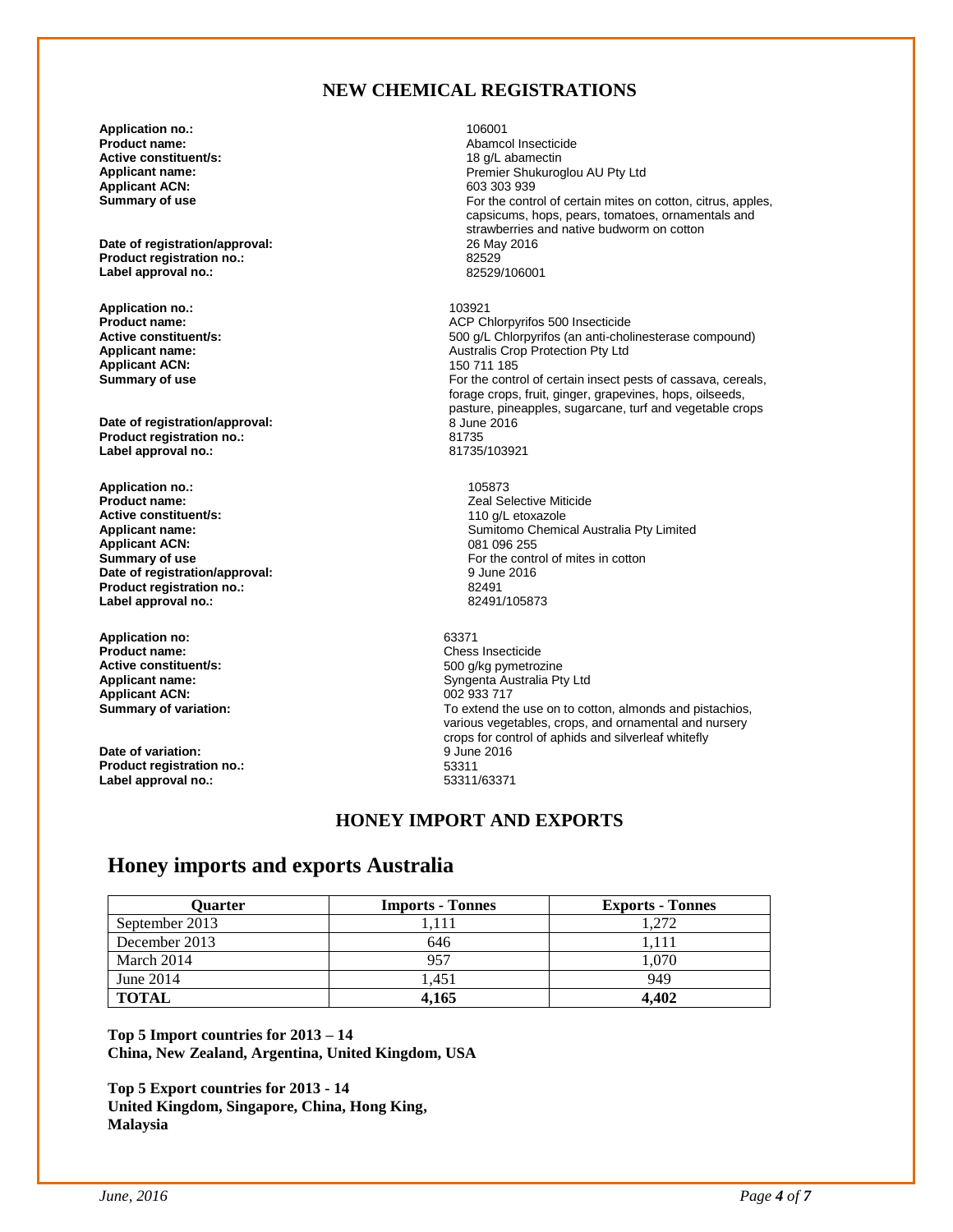| Ouarter        | <b>Imports - Tonnes</b> | <b>Exports - Tonnes</b> |
|----------------|-------------------------|-------------------------|
| September 2014 | 2.479                   | 932                     |
| December 2014  | 2.136                   | 984                     |
| March 2015     | 2.077                   | 1.052                   |
| June 2015      | 2.762                   | 1.213                   |
| <b>TOTAL</b>   | 9.454                   | 4.181                   |

**Top 5 Import countries for 2014 – 15 China, New Zealand, Argentina, Brazil, India**

**Top 5 Export countries for 2014 – 15 China, Canada, Malaysia, Philippines, United Kingdom**

| Ouarter        | <b>Imports - Tonnes</b> | <b>Exports - Tonnes</b> |
|----------------|-------------------------|-------------------------|
| September 2015 | 2.360                   | .223                    |
| December 2015  | 3.328                   | .228                    |
| March 2016     | 2.439                   | .062                    |
| June $2016$    |                         |                         |

#### **EXPORTS TO THE EU**

I have received the following information from the Department of Agriculture and Water Resources. Please contact exports@agriculture.gov.au if you have any queries.

*The purpose of this Market Access Advice is to make Australian exporters aware of a change to requirements for packaging materials in contact with food for export to the European Union (EU).*

*The EU is amending Commission Regulation (EU) 10/2011 (EC 10/2011). The amendment relates to the specific migration limit (SML) for bisphenol (BPA) in plastic and coated/varnished packaging materials in contact with food.*

*The SML for BPA has been reduced from 0.6mg/kg of food (as per EC 10/2011) to 0.05mg/kg of food. Any packaging material that is in contact with food for export to the EU will be required to be below this limit. All other requirements outlined in EC 10/2011 remain in place.*

*The proposed date of adoption is September 2016. However there will be a 6-month grace period for compliance, once adopted. The department advises exporters to contact their providers of packaging materials to ensure they continue to comply with EU requirements for BPA.*

#### **RESEARCH FUNDING**

The Minister for Agriculture and Water Resources, Barnaby Joyce, on 8 June 2016 announced a project to receive funding that will see more than \$5.2 million invested in R&D work headed by the Rural Industries Research and Development Corporation (RIRDC), looking at ways to boost the number of pollinating insects across the nation.

Mr Joyce said effective pollination by various insects, including bees, was essential to the productivity of orchards and other crops across Australia.

"Without pollinating insects, we simply wouldn't have the variety of crops to export or food to put on our tables," he said.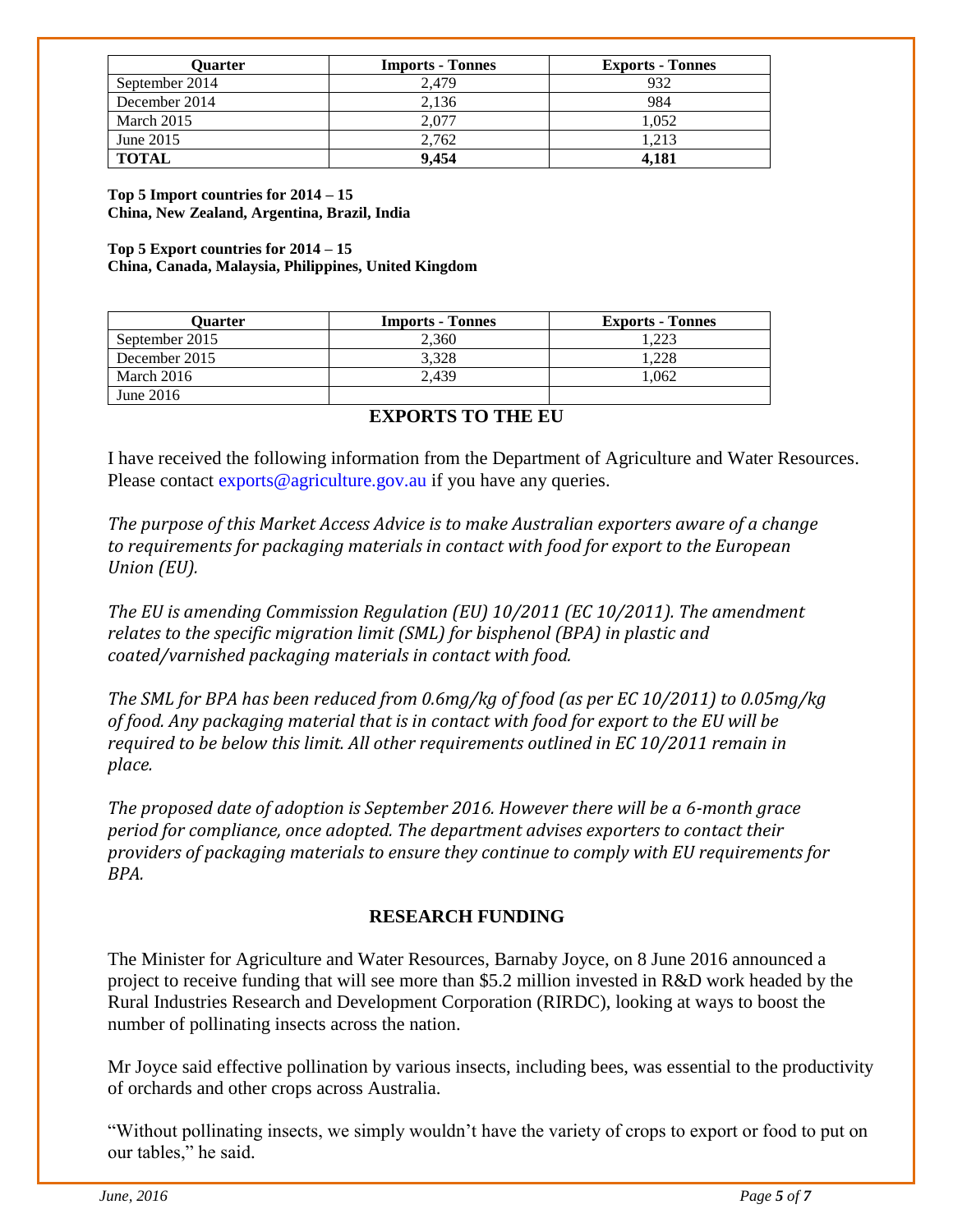| ¥                                      | P.O. Box 4253<br>Raceview Qld 4305                                                              | Phone: 07 5457 2265       | Email: ahbic@honeybee.org.au                                                                                                                                                                                                   |
|----------------------------------------|-------------------------------------------------------------------------------------------------|---------------------------|--------------------------------------------------------------------------------------------------------------------------------------------------------------------------------------------------------------------------------|
|                                        | 2016 Annual General Meeting                                                                     |                           |                                                                                                                                                                                                                                |
|                                        |                                                                                                 |                           |                                                                                                                                                                                                                                |
|                                        | Friday 15 July 2016<br>Mercure Hotel                                                            |                           |                                                                                                                                                                                                                                |
|                                        | 166 Woolcock Street, Townsville                                                                 |                           |                                                                                                                                                                                                                                |
|                                        | Registration Form                                                                               |                           |                                                                                                                                                                                                                                |
|                                        | (for Friday 15 July ONLY)                                                                       |                           |                                                                                                                                                                                                                                |
|                                        |                                                                                                 |                           |                                                                                                                                                                                                                                |
| Non-Delegate:<br>Cost:                 | Friday ONLY (includes Morning Tea, Lunch and Afternoon Tea)<br>\$40.00 (GST inclusive)          |                           |                                                                                                                                                                                                                                |
| Name                                   |                                                                                                 |                           | Date:                                                                                                                                                                                                                          |
|                                        |                                                                                                 |                           |                                                                                                                                                                                                                                |
|                                        |                                                                                                 |                           |                                                                                                                                                                                                                                |
| <b>Address</b>                         |                                                                                                 |                           |                                                                                                                                                                                                                                |
|                                        |                                                                                                 |                           |                                                                                                                                                                                                                                |
|                                        |                                                                                                 |                           |                                                                                                                                                                                                                                |
| Phone No:                              |                                                                                                 |                           | Email: Email: The Company of the Company of the Company of the Company of the Company of the Company of the Company of the Company of the Company of the Company of the Company of the Company of the Company of the Company o |
|                                        | Please have AHBIC Registration and Payment to AHBIC                                             |                           |                                                                                                                                                                                                                                |
|                                        | by 8 July 2016                                                                                  |                           |                                                                                                                                                                                                                                |
|                                        |                                                                                                 |                           |                                                                                                                                                                                                                                |
| Payment by Cheque                      |                                                                                                 |                           |                                                                                                                                                                                                                                |
| Cheque Amount: \$                      |                                                                                                 | Direct Deposit Amount: \$ | <b>Payment by Direct Deposit</b>                                                                                                                                                                                               |
| Please make cheque payable             |                                                                                                 | Bank:                     | <b>Bendigo Bank</b>                                                                                                                                                                                                            |
| to AHBIC and post to:                  |                                                                                                 | Account Name: AHBIC       |                                                                                                                                                                                                                                |
| P.O. Box 4253                          |                                                                                                 | <b>BSB No:</b>            | 633 000                                                                                                                                                                                                                        |
| Raceview Qld 4305                      |                                                                                                 | <b>Account No:</b>        | 150 976 405                                                                                                                                                                                                                    |
| (please include this form with Cheque) |                                                                                                 |                           | Please use your NAME as REFERENCE                                                                                                                                                                                              |
|                                        |                                                                                                 |                           |                                                                                                                                                                                                                                |
|                                        |                                                                                                 |                           |                                                                                                                                                                                                                                |
|                                        | <b>Registration &amp; Payment:</b>                                                              |                           |                                                                                                                                                                                                                                |
|                                        |                                                                                                 |                           |                                                                                                                                                                                                                                |
|                                        | To attend the Queensland Beekeepers' Association Annual Conference                              |                           |                                                                                                                                                                                                                                |
|                                        | (Wednesday 13th and Thursday 14th July) and Conference Dinner (at above venue on Thursday 14th) |                           | (please post OR email this form to AHBIC)                                                                                                                                                                                      |
|                                        | a separate registration & payment is required to:<br>Queensland Beekeepers' Association Inc     |                           |                                                                                                                                                                                                                                |